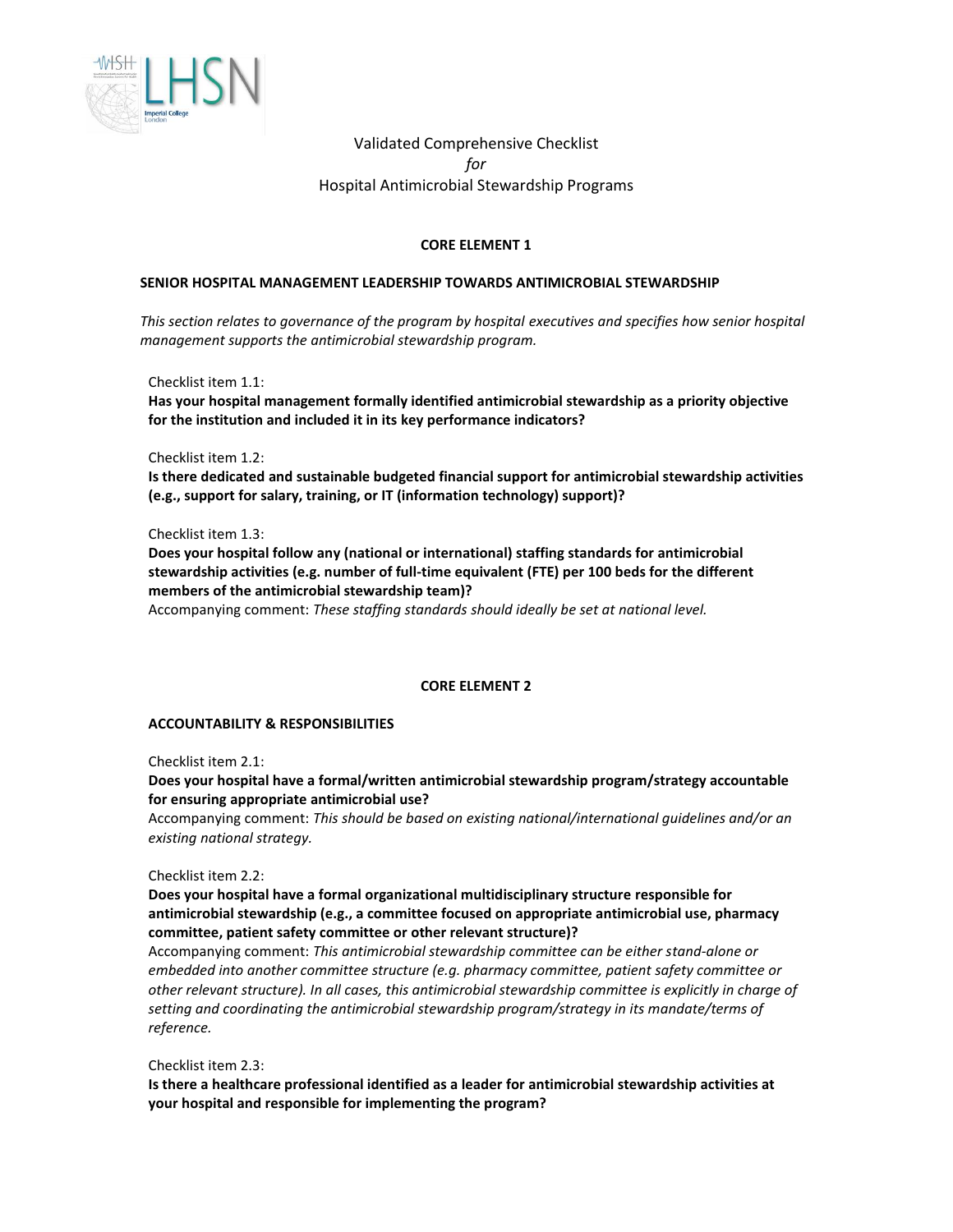### Checklist item 2.4:

# **Is there a document clearly defining roles, procedures of collaboration and responsibilities of the antimicrobial stewardship team members?**

Accompanying comment: *We refer here to the core operational team of healthcare professionals (led by the clinical leader) who will implement the antimicrobial stewardship strategy 'daily on the ground'. This is different from the antimicrobial stewardship committee, which is a larger formal organizational structure that includes antimicrobial stewardship team members and other relevant professionals and administrators. In resource-limited settings or small hospitals, although desirable, it is sometimes difficult to have an antimicrobial stewardship team; in that case, the antimicrobial stewardship clinical leader will implement the antimicrobial stewardship program. The composition of the (usually multidisciplinary) antimicrobial stewardship team is flexible and should be based on existing international recommendations and adapted to the local context.*

### Checklist item 2.5:

**Are clinicians, other than those part of the antimicrobial stewardship team (e.g. from the ICU, Internal Medicine and Surgery) involved in the antimicrobial stewardship committee?**

#### Checklist item 2.6:

**Does the antimicrobial stewardship committee produce regularly** *[indicate minimum time]* **a dedicated report which includes e.g. antimicrobial use data and/or prescription improvement initiatives, with time-committed short term and long term measurable goals/targets for optimizing antimicrobial use?**

### Checklist item 2.7:

**Is there a document clearly defining the procedures of collaboration of the antimicrobial stewardship team/committee with the infection prevention and control team/committee?**

#### **CORE ELEMENT 3**

### **AVAILABLE EXPERTISE ON INFECTION MANAGEMENT**

Checklist item 3.1:

# **Do you have access to laboratory/imaging services and to timely results to be able to support the diagnosis of the most common infections at your hospital?**

Accompanying comment: *A separate checklist on laboratory capacity and presence of quality assurance should be developed at national/international level. [49,57] These services can be onsite or not.*

Checklist item 3.2:

**In your hospital are there, or do you have access to, trained and experienced healthcare professionals (medical doctor, pharmacist, nurse ...) in infection management (diagnosis, prevention and treatment) & stewardship willing to constitute an antimicrobial stewardship team?**

## **CORE ELEMENT 4**

### **EDUCATION & PRACTICAL TRAINING**

Checklist item 4.1: **Does your hospital offer a range of educational resources to support staff training on how to optimize antimicrobial prescribing?** Accompanying **comment**: *These resources can be developed locally or not and can use multiple formats.*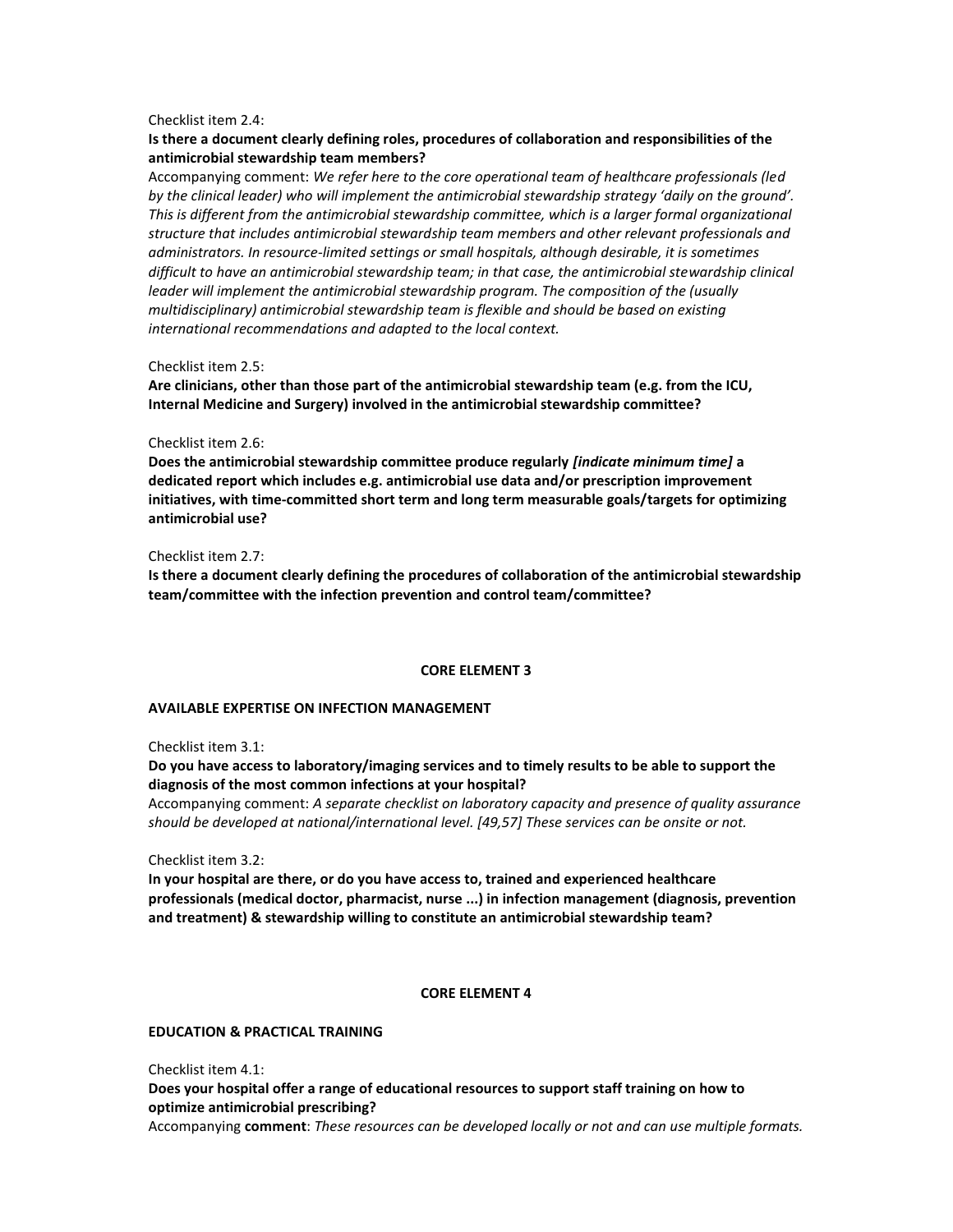### Checklist item 4.2:

# **Do the antimicrobial stewardship team members receive regular training in antimicrobial prescribing and stewardship?**

Accompanying comment: *This training is usually not offered at the hospital level, but likely to be at a regional, national or international level. The hospital should however ensure that members of the antimicrobial stewardship team are adequately trained, according to local/regional/national requirements.*

#### **CORE ELEMENT 5**

#### **OTHER ACTIONS AIMING AT RESPONSIBLE ANTIMICROBIAL USE**

Checklist item 5.1:

**Is a multidisciplinary antimicrobial stewardship team available at your hospital (e.g., greater than one trained staff member supporting clinical decisions to ensure appropriate antimicrobial use)?**

#### Checklist item 5.2:

## **Does your hospital support the antimicrobial stewardship activities/strategy with adequate information technology services?**

Accompanying comment: *The level of requirement needs to be defined at local/regional/national level. This could include, for example, measurement of antimicrobial use.*

#### Checklist item 5.3:

**Does your hospital have an antimicrobial formulary (i.e. a list of antimicrobials that have been approved for use in a hospital, specifying whether the drugs are unrestricted, restricted [approval of an antimicrobial stewardship team member is required] or permitted for specific conditions)?** Accompanying comment: *This might be based on national recommendations, or the WHO Essential Medicines List.*

#### Checklist item 5.4:

**Does your hospital have available and up-to-date recommendations for infection management (diagnosis, prevention and treatment), based on international/national evidence-based guidelines and local susceptibility (when possible), to assist with antimicrobial selection (indication, agent, dose, route, duration) for common clinical conditions?**

#### Checklist item 5.5:

**Does your hospital have a written policy that requires prescribers to document an antimicrobial plan (includes indication, name, dosage, duration, route and interval of administration) in the medical record or during order entry for all antimicrobial prescriptions?**

#### Checklist item 5.6:

**Does the antimicrobial stewardship team review or audit courses of therapy for specified antimicrobial agents or clinical conditions at your hospital?**

#### Checklist item 5.7:

**Is advice from antimicrobial stewardship team members easily available to prescribers?**

## Checklist item 5.8:

**Are there regular infections and antimicrobial prescribing focused ward rounds in specific departments in your hospital?**